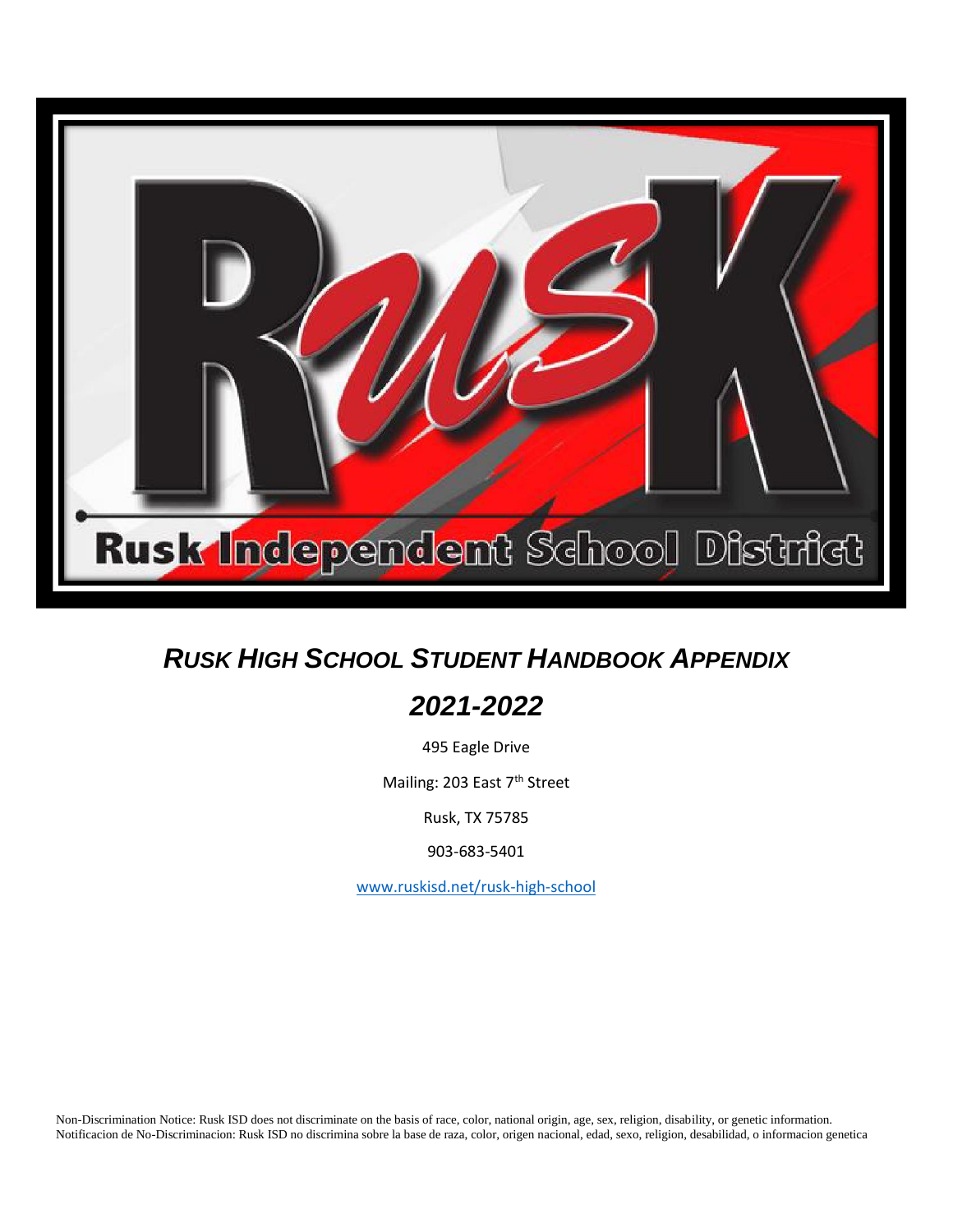**School Day:** 7:45 am – 3:20 pm

**7:30 am – Doors open.** Upon arrival to campus, students will meet in the commons area or breezeway or any other designated area, as needed.

**7:45 – 7:55**: Breakfast/Tutorials

**3:20 pm – Dismissal.** All students are required to leave campus at dismissal unless involved in tutoring, extracurricular activity, student group etc. sponsored by a teacher or high school staff member.

## **Tardy Guidelines**

Rusk ISD believes all students should be on-time for school and each class period throughout the school day. The purpose of the student tardy guideline is:

- To ensure that students maximize all learning opportunities.
- To ensure that teachers maximize all teaching opportunities.
- To ensure that administrators and others maintain a safe and orderly climate that focuses on punctual student attendance and student achievement.

After the bell rings the halls will be swept by administrators, monitors, teachers and/or an appointed designee.

## Tardy Consequences

| <b>Number of Tardies to Class</b>     | <b>Tardy Consequences</b>                             |
|---------------------------------------|-------------------------------------------------------|
| $1st - 5th$ tardy                     | Warning/Conference with student/parent or guardian*** |
| $6^{\text{th}} - 7^{\text{th}}$ tardy | <b>Lunch Detention per occurrence</b>                 |
| $8th - 9th$ tardy                     | <b>Saturday School</b>                                |
| $10+$ tardy                           | ISS or corporal punishment per occurrence             |

\*\*\*Note: Per semester examination exemption policy, after 5 tardies, student(s) will lose exemption status.

The tardy policy's progressive discipline plan is:

A tardy occurs when a student has not arrived to school/class at a pre-determined time to begin instruction. Tardies are recorded from period 1 to period 9 and will accumulate throughout the 9-weeks. All "late arrivals" are counted as tardies and will be subject to tardy consequences as stated above.

Students not in their assigned class 1-minute after the warning bell will be considered tardy. Students arriving more than 15 minutes late to class will be counted absent. Repeated instances of tardiness will result in more severe disciplinary action, in accordance with the Student Code of Conduct.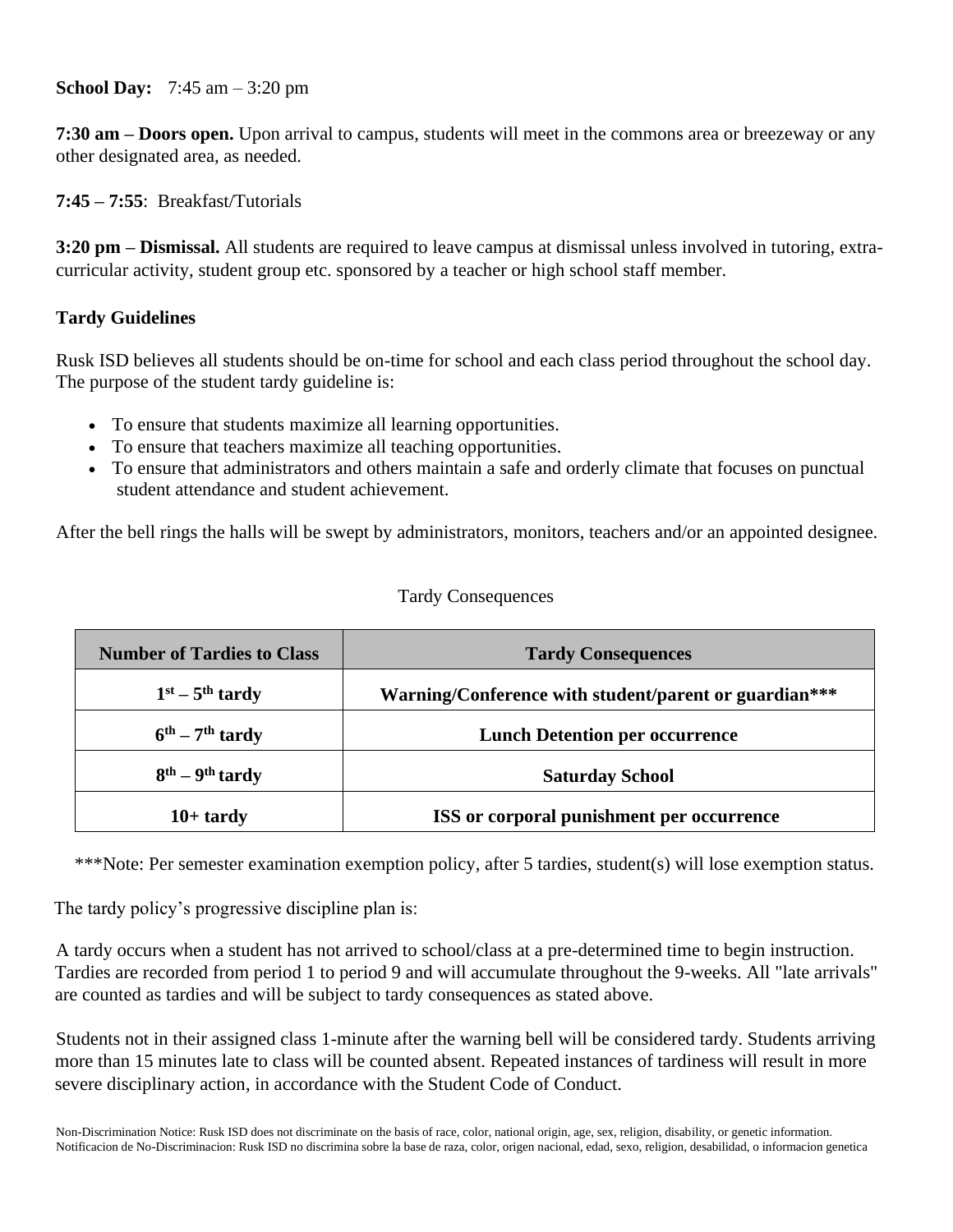Tardies are **cumulative**, not per class period, and will reset at the completion of each 9-weeks. Excessive tardies can be subject to mandatory attendance laws.

**Perfect Attendance:** Requires a student be present the full day, 7:45 am – 3:20 pm, with no absences (excused or unexcused), late arrivals, or early leaves. All campuses will notify parents regarding excessive tardies and early leaves. This notification may be done through conference or letter and will include that 5 leave releases = 1 day absent for compulsory attendance.

**Cafeteria:** Rusk High School is a closed campus, meaning students may not leave campus during the instructional day without approval. Rusk ISD will provide free breakfast and lunch to all students.

**Lunch Schedule:** Lunch B 12:08 PM – 12:38 PM Lunch A 11:14 AM – 11:44 AM Lunch C 1:02 PM – 1:32 PM

**Dress:** The district's dress code is established to teach grooming and hygiene, prevent disruption, and minimize safety hazards. Students and parents may determine a student's personal dress and grooming standards, provided that they comply with the following:

- 1. Wearing articles of clothing or jewelry that promote gangs, racial division, hate, alcohol, tobacco, or drugs as defined by the principal or principal's designee is prohibited;
- 2. Clothing with language, pictures, or drawings which may be interpreted to be inappropriate/obscene will not be acceptable. Any representation (picture or words) of negative entertainers (music, actors, sex symbols, etc.) will not be acceptable and will be determined by the principal or principal's designee;
- 3. Refrain from immodest dress. A few examples might include but are not limited to the following:
	- a) Strapless dresses/tops, sundresses, see-through material;
	- b) Tank tops, halter tops, spaghetti straps (tops must be at least three inches on the shoulder), low cut dresses, low cut blouses;
	- c) Inappropriate sleeveless shirt or mini-skirts;
	- d) Clothing which reveals a bare midriff when arms are extended in the air;
	- e) Leggings, jeggings and tights must be covered by a non-see-through fabric and appropriate length garment.
- 4. Head-dress articles will not be permitted at school unless specific permission is provided by the principal or principal's designee. A few examples might include but are not limited to the following: curlers, caps, hats, hoods, shirts, animal ears or other head ornaments.
- 5. Sunglasses (except by written permission of physician) or improper eyewear will not be permitted unless specific permission is provided by the principal or principal's designee;
- 6. All shirts, blouses or any top garment must be buttoned appropriately;
- 7. Shoes must be worn at all times. Socks are required when appropriate. House shoes or shoes with wheels are not allowed. Stilettos are not allowed;
- 8. Belts are required as needed. No sagging pants or shorts as determined by principal or principal's designee.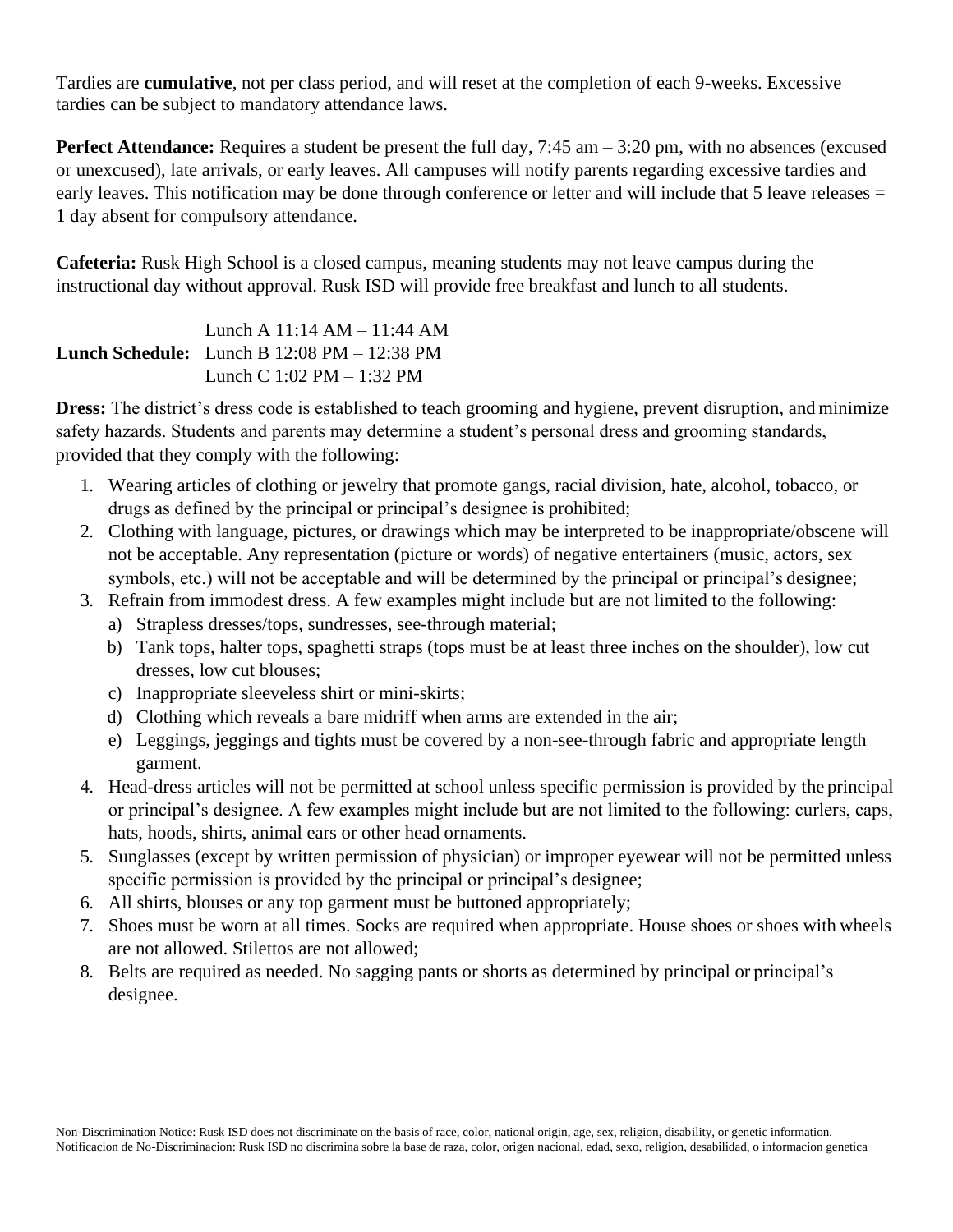- 9. Holes or ragged/frayed areas in clothing must be at the knee or below. Areas above the knee must be patched or have an undergarment (no skin showing). Any holes above the thigh is prohibited regardless of patch or undergarment.
- 10. Shorts cannot be spandex or plastic and must be of acceptable length as determined by the principal or principal's designee. Cut offs are not allowed.
- 11. Unusual or non-traditional jewelry will not be permitted, (examples include, but are not limited to tongue rings, nose rings, eyebrow rings, including clear ornaments; items with negative connotations). Spacers are prohibited, as well.
- 12. Any attire considered in poor taste or judged to be a possible disruption as determined by the principal or principal's designee will not be allowed.
- 13. Pajamas, swimming suits and any night time attire are not permitted. Exceptions to the dress code may be made for special events such as pep rallies, spirit day, etc.
- 14. Tattoos that are gang related and insignias are forbidden. Other tattoos must be covered at all times upon the discretion of the principal or principal's designee.
- 15. All garments must meet minimum length requirements. The test for this requirement will be asfollows. Students with shoulders not lifted (possibly against the wall) shall extend their arms down their sides to determine garment length. The bottom hem of the garment must be middle fingertip length or longer. Garment will be measured at the top of a slit if one is present (shortest area of garment).

If the principal determines that a student's grooming or clothing violates the school's dress code, the student will be given an opportunity to correct the problem at school. If not corrected, the student may be assigned to in-school suspension for the remainder of the day, until the problem is corrected, or until a parent or designee brings an acceptable change of clothing to the school. Repeated offenses may result in more serious disciplinary action in accordance with the Student Code of Conduct.

**Grooming:** Cleanliness and proper grooming are necessary for the students to project a positive image and personal appearance effects behavior. Because of the importance of appearance, RISD has established these guidelines to be followed:

- 1. Unusual hairstyle considered to be disruptive will not be permitted. Examples include but are not limited to the following: Hair coloring that is unnatural, style, length, fad haircuts, lines, designs, ponytails and Mohawks. All styles considered to be potentially disruptive cannot be listed; therefore, the principal or principal's designee will determine whether a particular style is to be considered disruptive and inappropriate.
- 2. Facial Hair. Beards, goatees, mustaches, excessive sideburns or other facial hair that may be determined inappropriate by the principal or principal's designee will not permitted.
- 3. Unusual facial make-up or adornments that may be considered to be a possible disruption will not be allowed as determined by the principal or principal's designee.

Students who are found to be in violation of the school dress code and grooming standards will be required to comply or face disciplinary action. It is the responsibility of teachers and administrators to judge the appropriateness of a student's attire and personal grooming. Students are encouraged to ask the opinion of school administrators before purchasing questionable clothing or changing personal appearance in a way, which according to these guidelines, might be considered inappropriate.